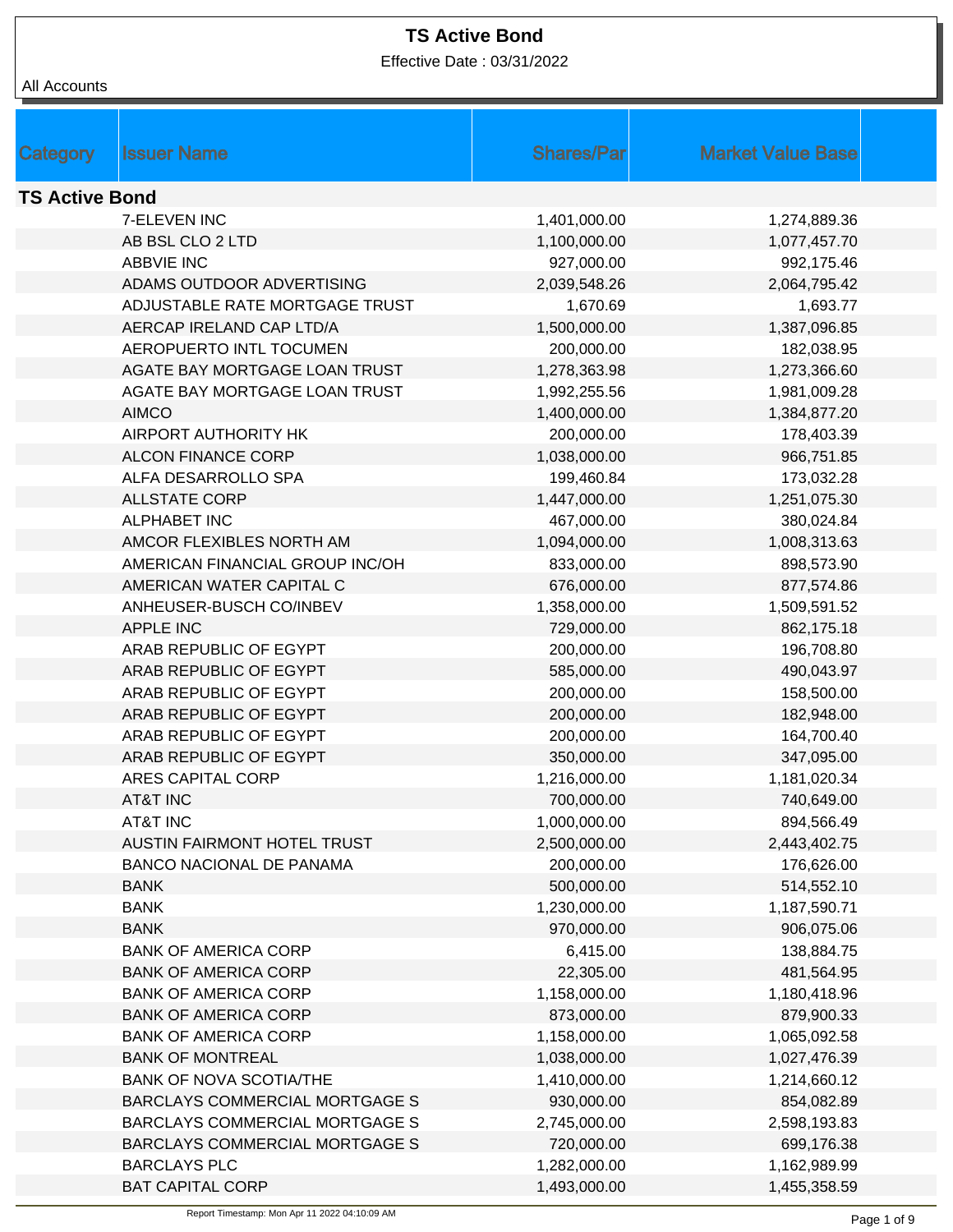Effective Date : 03/31/2022

| Category | <b>Issuer Name</b>                  | <b>Shares/Par</b> | <b>Market Value Base</b> |
|----------|-------------------------------------|-------------------|--------------------------|
|          | <b>BECTON DICKINSON AND CO</b>      | 848,000.00        | 911,523.39               |
|          | BENEFIT STREET PARTNERS CLO LT      | 1,375,000.00      | 1,374,993.13             |
|          | BERKSHIRE HATHAWAY FIN              | 709,000.00        | 776,022.07               |
|          | <b>BNP PARIBAS</b>                  | 503,000.00        | 515,178.86               |
|          | <b>BOARDWALK PIPELINES LP</b>       | 1,010,000.00      | 1,044,642.42             |
|          | <b>BOEING CO/THE</b>                | 748,000.00        | 863,334.52               |
|          | <b>BPR TRUST</b>                    | 1,000,000.00      | 994,518.40               |
|          | <b>BRASKEM AMERICA FINANCE</b>      | 773,000.00        | 850,307.73               |
|          | <b>BRASKEM IDESA SAPI</b>           | 200,000.00        | 196,012.00               |
|          | <b>BRASKEM NETHERLANDS</b>          | 200,000.00        | 197,340.00               |
|          | <b>BRASKEM NETHERLANDS</b>          | 421,000.00        | 417,632.00               |
|          | <b>BRITISH TELECOMMUNICATIO</b>     | 1,340,000.00      | 1,269,919.69             |
|          | <b>BROADCOM INC</b>                 | 1,588,000.00      | 1,609,626.11             |
|          | <b>BRUNSWICK CORP/DE</b>            | 802,000.00        | 793,009.58               |
|          | BSPRT 2018-FL4 ISSUER LTD.          | 825,000.00        | 815,222.27               |
|          | <b>BURLINGTN NORTH SANTA FE</b>     | 899,000.00        | 1,121,264.51             |
|          | CANADIAN NATURAL RESOURCES LTD      | 712,000.00        | 851,441.97               |
|          | <b>CARRIER GLOBAL CORP</b>          | 730,000.00        | 667,618.35               |
|          | <b>CENOVUS ENERGY INC</b>           | 832,000.00        | 901,463.78               |
|          | CF HIPPOLYTA ISSUER LLC             | 966,528.67        | 914,142.62               |
|          | <b>CHARLES SCHWAB CORP/THE</b>      | 1,283,000.00      | 1,278,188.75             |
|          | CHARTER COMM OPT LLC/CAP            | 1,081,000.00      | 1,231,714.54             |
|          | CIT GROUP HOME EQUITY LOAN TRU      | 1,802.04          | 1,743.65                 |
|          | CITIGROUP COMMERCIAL MORTGAGE       | 830,000.00        | 790,128.21               |
|          | <b>CITIGROUP INC</b>                | 494,000.00        | 531,037.62               |
|          | <b>CITIGROUP INC</b>                | 770,000.00        | 764,978.51               |
|          | <b>CITIGROUP INC</b>                | 1,290,000.00      | 1,230,677.00             |
|          | <b>CMS ENERGY CORP</b>              | 1,152,000.00      | 1,140,480.00             |
|          | CNH INDUSTRIAL CAP LLC              | 1,422,000.00      | 1,307,426.87             |
|          | COINSTAR FUNDING LLC                | 2,857,500.00      | 2,843,416.53             |
|          | <b>COMCAST CORP</b>                 | 899,000.00        | 920,073.14               |
|          | <b>COMM MORTGAGE TRUST</b>          | 1,315,000.00      | 1,313,892.77             |
|          | <b>COMM MORTGAGE TRUST</b>          | 1,301,714.23      | 1,287,140.76             |
|          | <b>COMMONSPIRIT HEALTH</b>          | 440,000.00        | 446,947.27               |
|          | <b>COMMONSPIRIT HEALTH</b>          | 966,000.00        | 960,723.91               |
|          | COMMONWEALTH OF BAHAMAS             | 382,000.00        | 295,576.32               |
|          | COMMONWEALTH OF BAHAMAS             | 100,000.00        | 79,951.00                |
|          | CONTINENTAL RESOURCES INC/OK        | 753,000.00        | 823,631.40               |
|          | COOPERATIEVE RABOBANK UA            | 1,187,000.00      | 1,086,768.62             |
|          | <b>CORESTATES CAPTL III</b>         | 1,555,000.00      | 1,492,883.91             |
|          | <b>COSTA RICA GOVERNMENT</b>        | 200,000.00        | 174,002.00               |
|          | CREDIT SUISSE MORTGAGE TRUST        | 512,568.80        | 505,301.04               |
|          | CREDIT SUISSE MORTGAGE TRUST        | 641,008.36        | 636,409.70               |
|          | <b>CREDIT SUISSE MORTGAGE TRUST</b> | 1,013,775.78      | 1,010,558.66             |
|          | <b>CREDIT SUISSE MORTGAGE TRUST</b> | 1,037,185.50      | 1,036,633.41             |
|          | <b>CREDIT SUISSE MORTGAGE TRUST</b> | 1,062,339.36      | 1,053,049.10             |
|          | CREDIT SUISSE MORTGAGE TRUST        | 1,600,000.00      | 1,527,487.20             |
|          |                                     |                   |                          |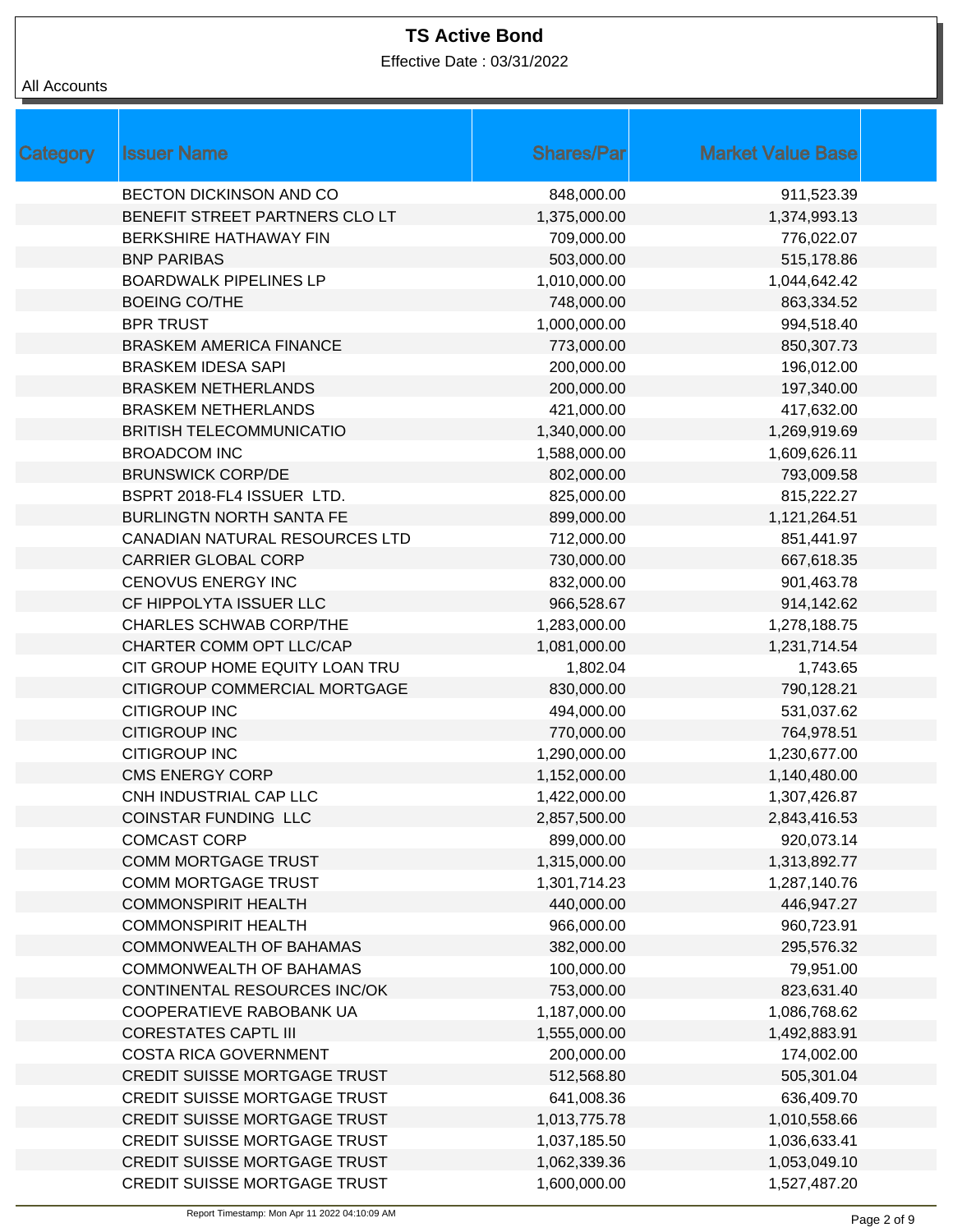Effective Date : 03/31/2022

| Category | <b>Issuer Name</b>             | <b>Shares/Par</b> | <b>Market Value Base</b> |
|----------|--------------------------------|-------------------|--------------------------|
|          | <b>CROWN CASTLE INTL CORP</b>  | 1,119,000.00      | 1,112,647.77             |
|          | <b>CVS HEALTH CORP</b>         | 883,000.00        | 997,747.55               |
|          | <b>DBUBS MORTGAGE TRUST</b>    | 580,000.00        | 572,983.74               |
|          | DEUTSCHE TELEKOM INT FIN       | 392,000.00        | 526,025.16               |
|          | DH EUROPE FINANCE              | 1,180,000.00      | 1,131,800.47             |
|          | <b>DOMINICAN REPUBLIC</b>      | 100,000.00        | 98,751.00                |
|          | <b>DOMINICAN REPUBLIC</b>      | 150,000.00        | 154,126.50               |
|          | <b>DOMINICAN REPUBLIC</b>      | 200,000.00        | 181,002.00               |
|          | <b>DOMINICAN REPUBLIC</b>      | 200,000.00        | 198,202.00               |
|          | DREYFUS GOVERNMENT CASH MANAGE | 10,866,527.51     | 10,866,527.51            |
|          | DRIVEN BRANDS FUNDING LLC      | 1,271,812.50      | 1,143,518.41             |
|          | DUKE ENERGY PROGRESS LLC       | 825,000.00        | 849,828.24               |
|          | <b>ECOPETROL SA</b>            | 320,000.00        | 335,894.40               |
|          | <b>ECOPETROL SA</b>            | 220,000.00        | 186,727.20               |
|          | <b>EDISON INTERNATIONAL</b>    | 819,000.00        | 813,581.20               |
|          | EIG PEARL HOLDINGS SARL        | 300,000.00        | 285,775.20               |
|          | EIG PEARL HOLDINGS SARL        | 200,000.00        | 187,000.00               |
|          | ELECTRICITE DE FRANCE SA       | 1,068,000.00      | 1,126,082.04             |
|          | <b>ENERGY TRANSFER LP</b>      | 1,268,000.00      | 1,271,889.98             |
|          | <b>EQUINIX INC</b>             | 954,000.00        | 925,178.53               |
|          | <b>ESKOM HOLDINGS SOC LTD</b>  | 200,000.00        | 192,756.00               |
|          | EVERBANK MORTGAGE LOAN TRUST   | 1,238,256.07      | 1,203,923.44             |
|          | <b>FANNIE MAE</b>              | 1,505.52          | 0.09                     |
|          | <b>FANNIE MAE</b>              | 14,080.04         | 13,550.13                |
|          | <b>FANNIE MAE</b>              | 439,179.49        | 433,855.71               |
|          | <b>FANNIE MAE</b>              | 19,526.67         | 20,734.95                |
|          | <b>FANNIE MAE</b>              | 6,554.78          | 6,604.00                 |
|          | <b>FANNIE MAE</b>              | 5,040.23          | 5,056.67                 |
|          | <b>FANNIE MAE</b>              | 9,037.44          | 9,757.41                 |
|          | <b>FANNIE MAE</b>              | 107,661.85        | 115,849.05               |
|          | <b>FANNIE MAE</b>              | 42,448.33         | 43,776.39                |
|          | <b>FANNIE MAE</b>              | 308,296.49        | 322,853.79               |
|          | <b>FANNIE MAE</b>              | 287,878.72        | 301,385.75               |
|          | <b>FANNIE MAE</b>              | 50,087.36         | 53,934.37                |
|          | <b>FANNIE MAE</b>              | 1,585,172.53      | 1,617,991.85             |
|          | <b>FANNIE MAE</b>              | 338,169.51        | 353,385.92               |
|          | <b>FANNIE MAE</b>              | 24,049.65         | 25,129.61                |
|          | <b>FANNIE MAE</b>              | 16,022.87         | 16,070.59                |
|          | <b>FANNIE MAE</b>              | 15,019.55         | 16,442.80                |
|          | <b>FANNIE MAE</b>              | 142,754.76        | 155,377.66               |
|          | <b>FANNIE MAE</b>              | 88,458.97         | 98,713.43                |
|          | <b>FANNIE MAE</b>              | 54,114.82         | 56,027.14                |
|          | <b>FANNIE MAE</b>              | 28,866.93         | 30,762.90                |
|          | <b>FANNIE MAE</b>              | 34,460.76         | 36,638.61                |
|          | <b>FANNIE MAE</b>              | 31,731.67         | 34,727.03                |
|          | <b>FANNIE MAE</b>              | 562,314.10        | 611,090.08               |
|          | <b>FANNIE MAE</b>              | 2,294,116.45      | 2,133,163.17             |
|          |                                |                   |                          |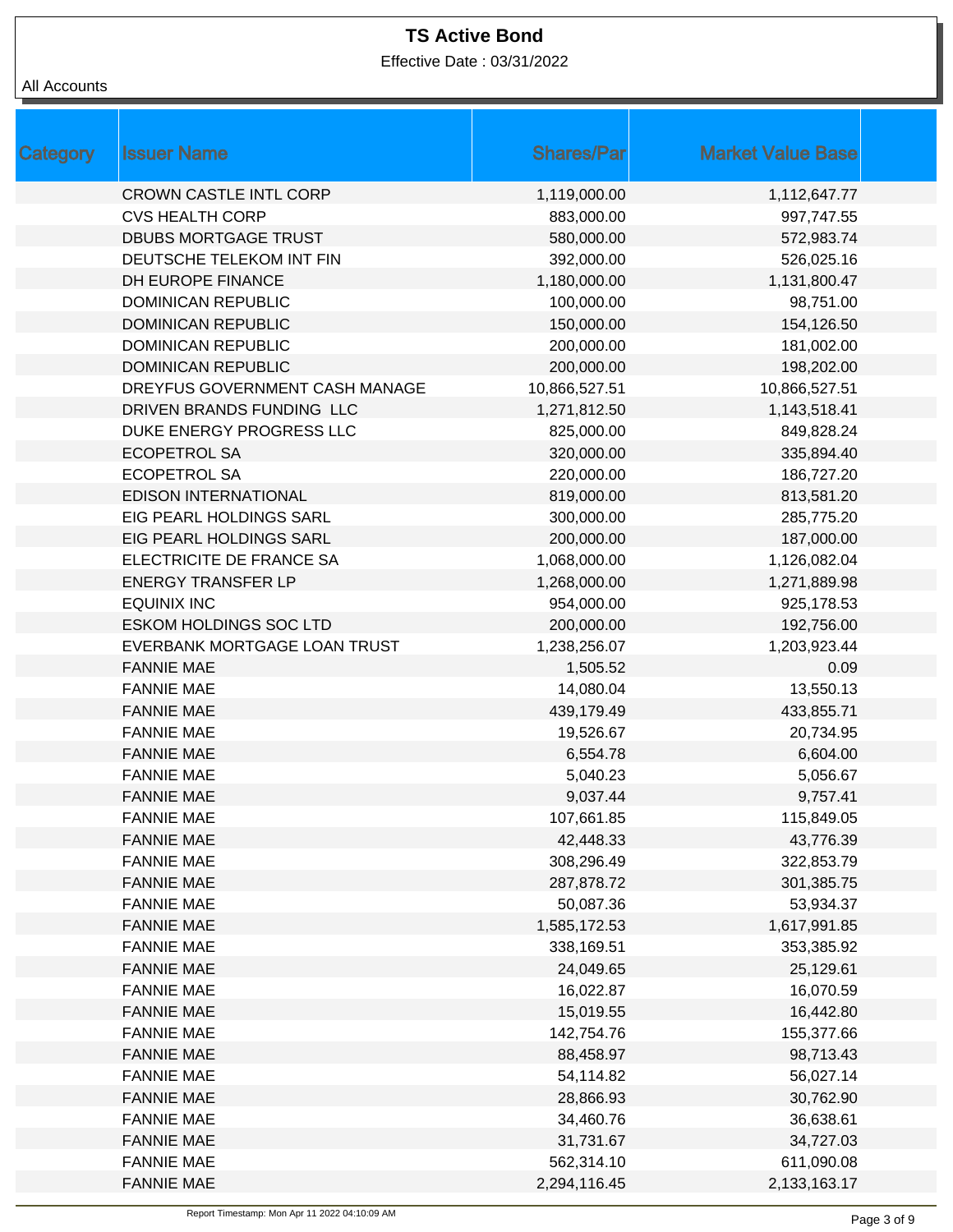Effective Date : 03/31/2022

| Category | <b>Issuer Name</b>            | <b>Shares/Par</b> | <b>Market Value Base</b> |
|----------|-------------------------------|-------------------|--------------------------|
|          | <b>FANNIE MAE</b>             | 1,659,065.39      | 1,617,069.63             |
|          | <b>FANNIE MAE</b>             | 1,626,717.78      | 1,557,844.39             |
|          | <b>FANNIE MAE</b>             | 597,788.63        | 557,298.91               |
|          | <b>FANNIE MAE</b>             | 2,323,002.44      | 2,164,376.15             |
|          | <b>FANNIE MAE</b>             | 1,118,329.51      | 1,071,881.93             |
|          | <b>FANNIE MAE</b>             | 1,133,479.68      | 1,084,335.39             |
|          | <b>FANNIE MAE</b>             | 1,182,225.79      | 1,130,968.01             |
|          | <b>FANNIE MAE</b>             | 1,193,241.14      | 1,141,505.77             |
|          | <b>FANNIE MAE</b>             | 19,890.35         | 22,747.56                |
|          | <b>FANNIE MAE</b>             | 47,179.65         | 52,714.79                |
|          | <b>FANNIE MAE</b>             | 3,650.78          | 3,887.84                 |
|          | <b>FANNIE MAE</b>             | 61,247.90         | 65,130.64                |
|          | <b>FANNIE MAE</b>             | 251,871.38        | 270,895.83               |
|          | <b>FANNIE MAE</b>             | 116,511.22        | 119,905.60               |
|          | <b>FANNIE MAE</b>             | 102,343.18        | 109,009.25               |
|          | <b>FANNIE MAE</b>             | 171,635.36        | 182,819.67               |
|          | <b>FANNIE MAE</b>             | 39,906.94         | 41,786.72                |
|          | <b>FANNIE MAE</b>             | 73,154.26         | 75,348.84                |
|          | <b>FANNIE MAE</b>             | 989,646.83        | 929,512.34               |
|          | <b>FANNIE MAE</b>             | 20,939.61         | 21,654.30                |
|          | <b>FANNIE MAE</b>             | 25,040.65         | 26,606.13                |
|          | <b>FANNIE MAE</b>             | 53,828.74         | 56,348.39                |
|          | <b>FANNIE MAE</b>             | 327,098.39        | 348,444.70               |
|          | <b>FANNIE MAE</b>             | 33,198.62         | 35,824.92                |
|          | FANNIEMAE WHOLE LOAN          | 8,267.31          | 8,621.06                 |
|          | <b>FANNIEMAE WHOLE LOAN</b>   | 51,327.44         | 51,073.44                |
|          | <b>FEDEX CORP</b>             | 1,034,000.00      | 1,155,697.88             |
|          | FHLMC STRUCTURED PASS THROUGH | 109,587.66        | 122,751.69               |
|          | FIN DEPT GOVT SHARJAH         | 200,000.00        | 161,724.80               |
|          | FIRSTENERGY TRANSMISSION      | 1,038,000.00      | 1,132,700.54             |
|          | FORD MOTOR CO                 | 764,000.00        | 681,212.96               |
|          | FORD MOTOR CREDIT CO LLC      | 615,000.00        | 607,583.10               |
|          | <b>FREDDIE MAC</b>            | 14,902.95         | 15,929.69                |
|          | <b>FREDDIE MAC</b>            | 12,268.31         | 13,183.92                |
|          | <b>FREDDIE MAC</b>            | 19,599.06         | 20,653.67                |
|          | <b>FREDDIE MAC</b>            | 2,904.54          | 3,205.68                 |
|          | <b>FREDDIE MAC</b>            | 9,096.51          | 9,848.01                 |
|          | <b>FREDDIE MAC</b>            | 1,518,156.78      | 1,614,281.14             |
|          | <b>FREDDIE MAC</b>            | 148,616.80        | 161,045.15               |
|          | <b>FREDDIE MAC</b>            | 23,458.26         | 24,406.30                |
|          | <b>FREDDIE MAC</b>            | 44,518.86         | 45,511.87                |
|          | <b>FREDDIE MAC</b>            | 57,137.57         | 59,030.86                |
|          | <b>FREDDIE MAC</b>            | 1,738,766.08      | 1,822,258.57             |
|          | <b>FREDDIE MAC</b>            | 48,386.83         | 51,449.18                |
|          | <b>FREDDIE MAC</b>            | 281,756.78        | 299,613.18               |
|          | <b>FREDDIE MAC</b>            | 7,874.44          | 8,502.98                 |
|          | <b>FREDDIE MAC</b>            | 48,569.59         | 51,940.34                |
|          |                               |                   |                          |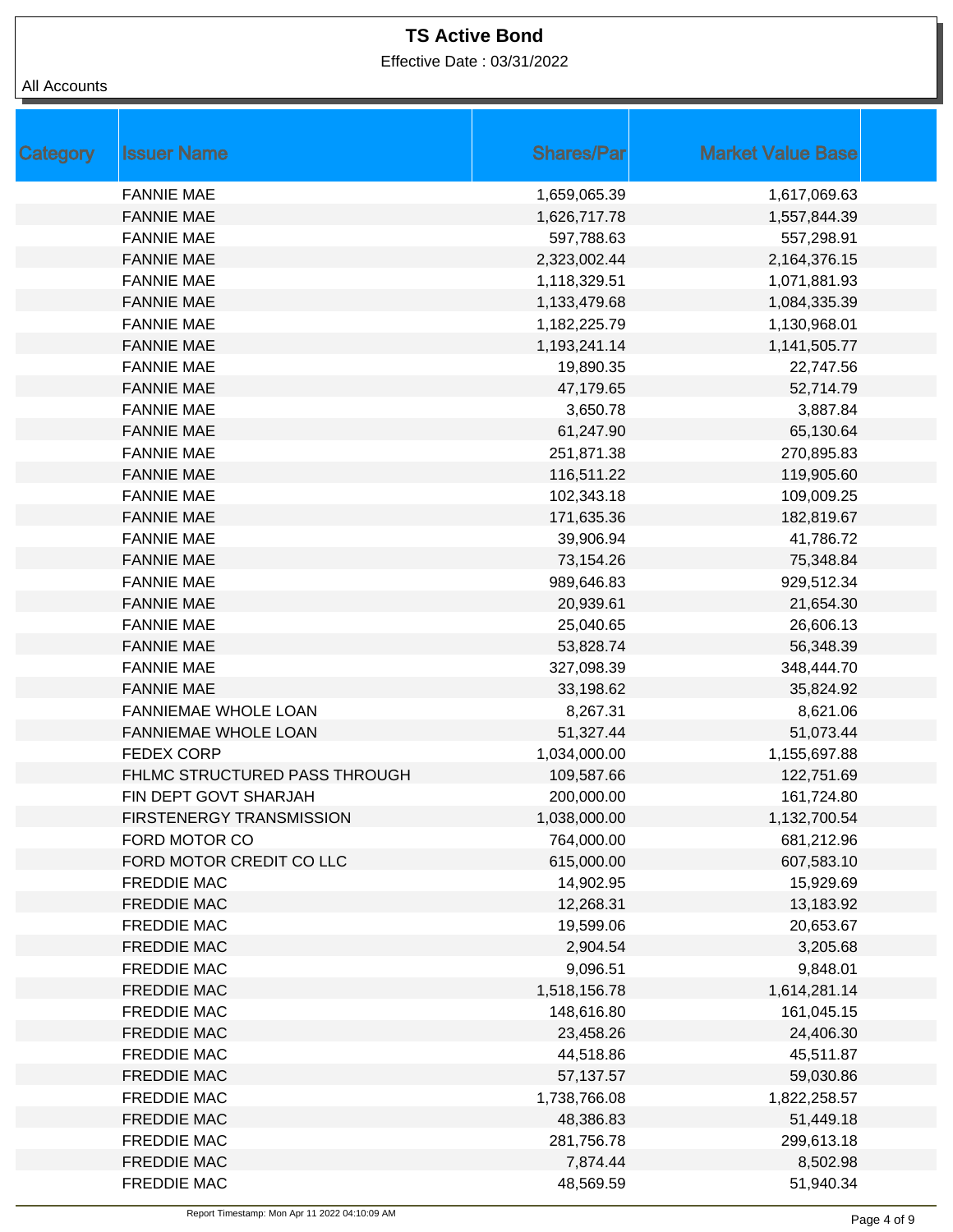Effective Date : 03/31/2022

| Category | <b>Issuer Name</b>                    | <b>Shares/Par</b> | <b>Market Value Base</b> |
|----------|---------------------------------------|-------------------|--------------------------|
|          | <b>FREDDIE MAC</b>                    | 5,363.28          | 5,808.78                 |
|          | <b>FREDDIE MAC</b>                    | 12,339.04         | 13,365.18                |
|          | <b>FREDDIE MAC</b>                    | 7,332.02          | 7,920.68                 |
|          | <b>FREDDIE MAC</b>                    | 3,138,361.82      | 2,918,026.95             |
|          | <b>FREDDIE MAC</b>                    | 835,895.11        | 802,591.49               |
|          | <b>FREDDIE MAC</b>                    | 678,656.73        | 714,975.38               |
|          | <b>FREDDIE MAC</b>                    | 2,626,147.40      | 2,891,695.55             |
|          | <b>FS LUXEMBOURG SARL</b>             | 200,000.00        | 209,618.00               |
|          | <b>GALAXY PIPELINE ASSETS</b>         | 350,000.00        | 313,734.69               |
|          | <b>GENERAL MOTORS FINL CO</b>         | 643,000.00        | 654,639.08               |
|          | <b>GENERAL MOTORS FINL CO</b>         | 528,000.00        | 570,992.70               |
|          | <b>GENERAL MOTORS FINL CO</b>         | 1,715,000.00      | 1,541,699.40             |
|          | <b>GENM CAPITAL LABUAN</b>            | 200,000.00        | 174,378.98               |
|          | <b>GENNEIA SA</b>                     | 203,000.00        | 191,073.75               |
|          | GMRF MORTGAGE ACQUISITION CO.         | 57,967.78         | 58,046.58                |
|          | <b>GOLDMAN SACHS GROUP INC/THE</b>    | 608,000.00        | 609,628.52               |
|          | <b>GOLDMAN SACHS GROUP INC/THE</b>    | 1,376,000.00      | 1,250,772.66             |
|          | <b>GOLDMAN SACHS GROUP INC/THE</b>    | 1,865,000.00      | 1,864,120.65             |
|          | <b>GOVERNMENT NATIONAL MORTGAGE A</b> | 738,471.35        | 810,363.01               |
|          | GOVERNMENT NATIONAL MORTGAGE A        | 995,518.82        | 1,029,714.10             |
|          | <b>GOVERNMENT NATIONAL MORTGAGE A</b> | 4,329,529.45      | 66,027.49                |
|          | GOVERNMENT NATIONAL MORTGAGE A        | 2,008,234.49      | 112,223.36               |
|          | <b>GOVERNMENT NATIONAL MORTGAGE A</b> | 8,703,728.48      | 363,023.81               |
|          | <b>GOVERNMENT OF JAMAICA</b>          | 150,000.00        | 193,501.50               |
|          | <b>GS MORTGAGE SECURITIES TRUST</b>   | 1,750,000.00      | 1,691,288.73             |
|          | <b>GS MORTGAGE SECURITIES TRUST</b>   | 595,000.00        | 595,007.44               |
|          | <b>GS MORTGAGE SECURITIES TRUST</b>   | 750,000.00        | 684,789.08               |
|          | <b>GS MORTGAGE SECURITIES TRUST</b>   | 1,325,000.00      | 1,230,399.64             |
|          | <b>GS MORTGAGE-BACKED SECURITIES</b>  | 356,220.39        | 346,662.57               |
|          | <b>GS MORTGAGE-BACKED SECURITIES</b>  | 962,301.83        | 892,824.60               |
|          | <b>GSK CONSUMER HEALTHCARE</b>        | 1,168,000.00      | 1,170,149.12             |
|          | HILTON GRAND VACATIONS TRUST          | 750,606.09        | 732,740.24               |
|          | HOME DEPOT INC/THE                    | 645,000.00        | 833,746.29               |
|          | HONO MORTGAGE TRUST                   | 1,150,000.00      | 1,131,720.52             |
|          | <b>HOST HOTELS &amp; RESORTS LP</b>   | 1,244,000.00      | 1,273,847.07             |
|          | HSBC HOLDINGS PLC                     | 833,000.00        | 842,015.66               |
|          | <b>HUDSON YARDS</b>                   | 3,000,000.00      | 2,899,412.70             |
|          | <b>HUNGARY</b>                        | 300,000.00        | 251,148.00               |
|          | HUNTINGTON BANCSHARES INC/OH          | 1,327,000.00      | 1,245,785.50             |
|          | <b>HYUNDAI CAPITAL AMERICA</b>        | 1,068,000.00      | 1,035,852.59             |
|          | <b>INDONESIA ASAHAN ALUMINI</b>       | 200,000.00        | 208,700.00               |
|          | <b>INDONESIA ASAHAN ALUMINI</b>       | 200,000.00        | 223,776.00               |
|          | <b>INVITATION HOMES OP</b>            | 1,150,000.00      | 1,174,629.72             |
|          | <b>ISLAMIC REP OF PAKISTAN</b>        | 300,000.00        | 206,625.00               |
|          | <b>IVORY COAST</b>                    | 200,000.00        | 204,000.00               |
|          | JACK IN THE BOX FUNDING LLC           | 1,150,000.00      | 1,086,622.59             |
|          | <b>JBS FINANCE LUXEMBOURG</b>         | 1,410,000.00      | 1,309,551.60             |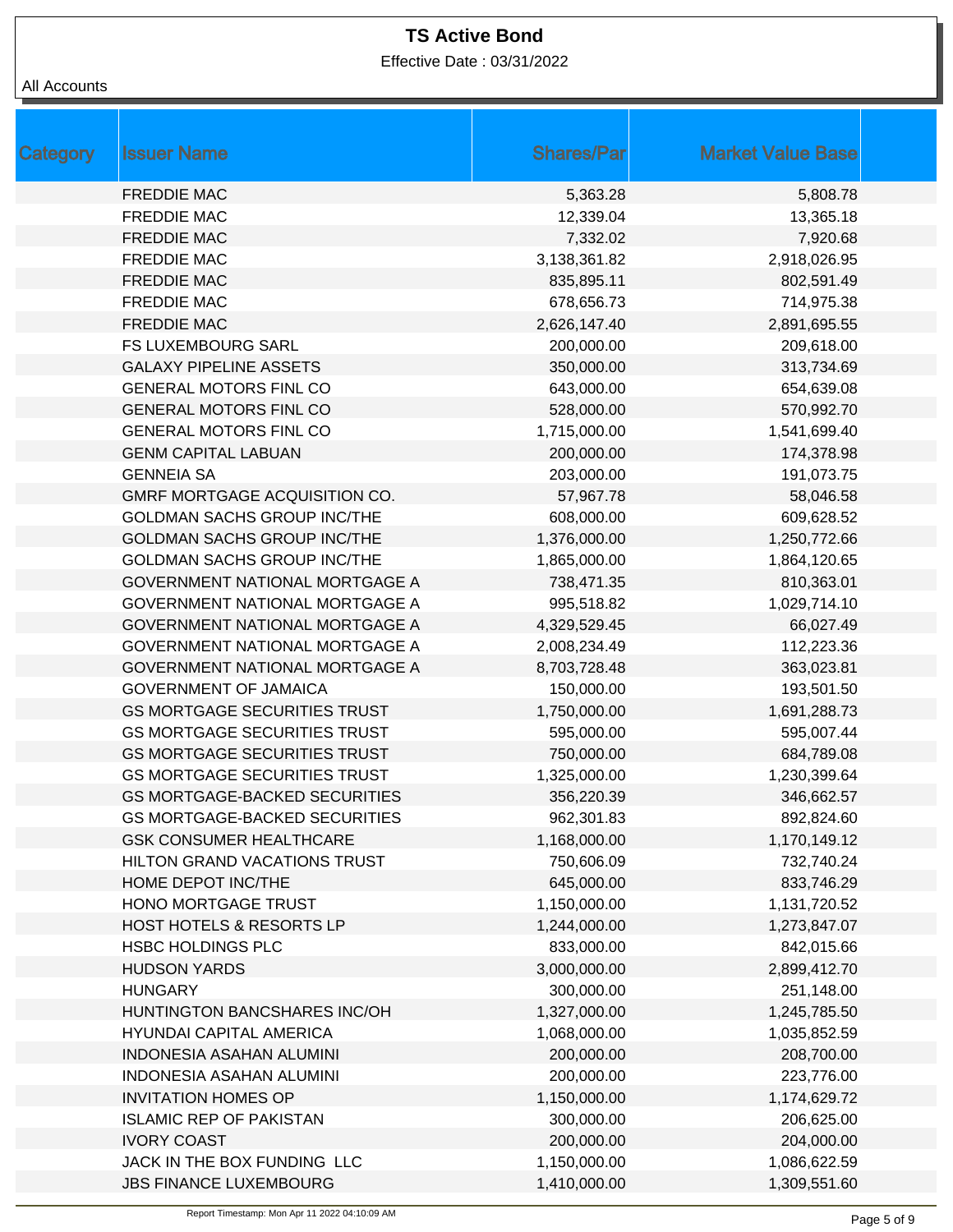Effective Date : 03/31/2022

| Category | <b>Issuer Name</b>              | <b>Shares/Par</b> | <b>Market Value Base</b> |  |
|----------|---------------------------------|-------------------|--------------------------|--|
|          | <b>JBS USA/FOOD/FINANCE</b>     | 447,000.00        | 388,739.94               |  |
|          | JERSEY MIKE'S FUNDING LLC       | 967,575.00        | 956,277.59               |  |
|          | JIMMY JOHNS FUNDING LLC         | 1,100,000.00      | 1,075,250.00             |  |
|          | JOHN DEERE CAPITAL CORP         | 1,123,000.00      | 1,073,484.17             |  |
|          | JP MORGAN CHASE COMMERCIAL MOR  | 2,755,000.00      | 2,770,277.85             |  |
|          | JP MORGAN CHASE COMMERCIAL MOR  | 528,000.00        | 505,208.35               |  |
|          | JP MORGAN CHASE COMMERCIAL MOR  | 1,200,000.00      | 1,196,678.16             |  |
|          | JP MORGAN MORTGAGE TRUST        | 353,837.35        | 354,361.74               |  |
|          | JP MORGAN MORTGAGE TRUST        | 20,922.44         | 21,621.92                |  |
|          | JP MORGAN MORTGAGE TRUST        | 10,212.28         | 10,277.71                |  |
|          | JP MORGAN MORTGAGE TRUST        | 18,774.06         | 14,969.50                |  |
|          | JP MORGAN MORTGAGE TRUST        | 778,620.37        | 780,448.73               |  |
|          | JP MORGAN MORTGAGE TRUST        | 1,663,856.52      | 1,624,301.33             |  |
|          | JP MORGAN MORTGAGE TRUST        | 1,457,865.40      | 1,399,490.28             |  |
|          | <b>JPMORGAN CHASE &amp; CO</b>  | 23,122.00         | 487,411.76               |  |
|          | <b>JPMORGAN CHASE &amp; CO</b>  | 25,660.00         | 560,927.60               |  |
|          | <b>JPMORGAN CHASE &amp; CO</b>  | 1,113,000.00      | 1,109,749.92             |  |
|          | <b>JPMORGAN CHASE &amp; CO</b>  | 1,447,000.00      | 1,354,128.02             |  |
|          | <b>KAZMUNAYGAS NATIONAL CO</b>  | 300,000.00        | 287,268.00               |  |
|          | KAZMUNAYGAS NATIONAL CO         | 200,000.00        | 176,796.00               |  |
|          | KINGDOM OF BAHRAIN              | 200,000.00        | 193,320.00               |  |
|          | <b>KROGER CO/THE</b>            | 717,000.00        | 796,226.47               |  |
|          | <b>LEBANESE REPUBLIC</b>        | 200,000.00        | 23,250.00                |  |
|          | LLOYDS BANKING GROUP PLC        | 1,069,000.00      | 1,045,915.50             |  |
|          | <b>LOGAN GROUP CO LTD</b>       | 200,000.00        | 48,000.00                |  |
|          | LOWE'S COS INC                  | 1,274,000.00      | 1,363,446.84             |  |
|          | <b>MADISON AVENUE TRUST</b>     | 550,000.00        | 531,704.91               |  |
|          | <b>MADISON PARK FUNDING LTD</b> | 1,425,000.00      | 1,411,750.35             |  |
|          | <b>MAGALLANES INC</b>           | 792,000.00        | 796,740.60               |  |
|          | <b>MAGALLANES INC</b>           | 792,000.00        | 810,489.14               |  |
|          | <b>MARS INC</b>                 | 1,065,000.00      | 1,077,666.32             |  |
|          | <b>MASTERCARD INC</b>           | 1,410,000.00      | 1,285,640.68             |  |
|          | MASTR ALTERNATIVE LOANS TRUST   | 18,353.87         | 18,937.55                |  |
|          | <b>MC BRAZIL DWNSTRM</b>        | 601,000.00        | 552,138.70               |  |
|          | METINVEST BV                    | 200,000.00        | 84,000.00                |  |
|          | MICROCHIP TECHNOLOGY INC        | 1,351,000.00      | 1,280,231.45             |  |
|          | MICROSOFT CORP                  | 535,000.00        | 560,401.76               |  |
|          | MID-AMERICA APARTMENTS          | 525,000.00        | 532,948.19               |  |
|          | <b>MID-STATE TRUST</b>          | 660,337.68        | 680,277.04               |  |
|          | MIDWEST CONNECTOR CAPIT         | 912,000.00        | 915,493.83               |  |
|          | MILL CITY MORTGAGE TRUST        | 947,979.04        | 903,456.16               |  |
|          | MISC CAPITAL TWO LABUAN         | 300,000.00        | 299,970.00               |  |
|          | MONGOLIA INTL BOND              | 200,000.00        | 200,999.19               |  |
|          | <b>MORGAN STANLEY</b>           | 1,106,000.00      | 1,125,540.26             |  |
|          | MORGAN STANLEY BAML TRUST       | 575,000.00        | 576,051.68               |  |
|          | MORGAN STANLEY CAPITAL I TRUST  | 1,210,000.00      | 1,251,798.00             |  |
|          | <b>MYLAN INC</b>                | 1,042,000.00      | 1,055,236.88             |  |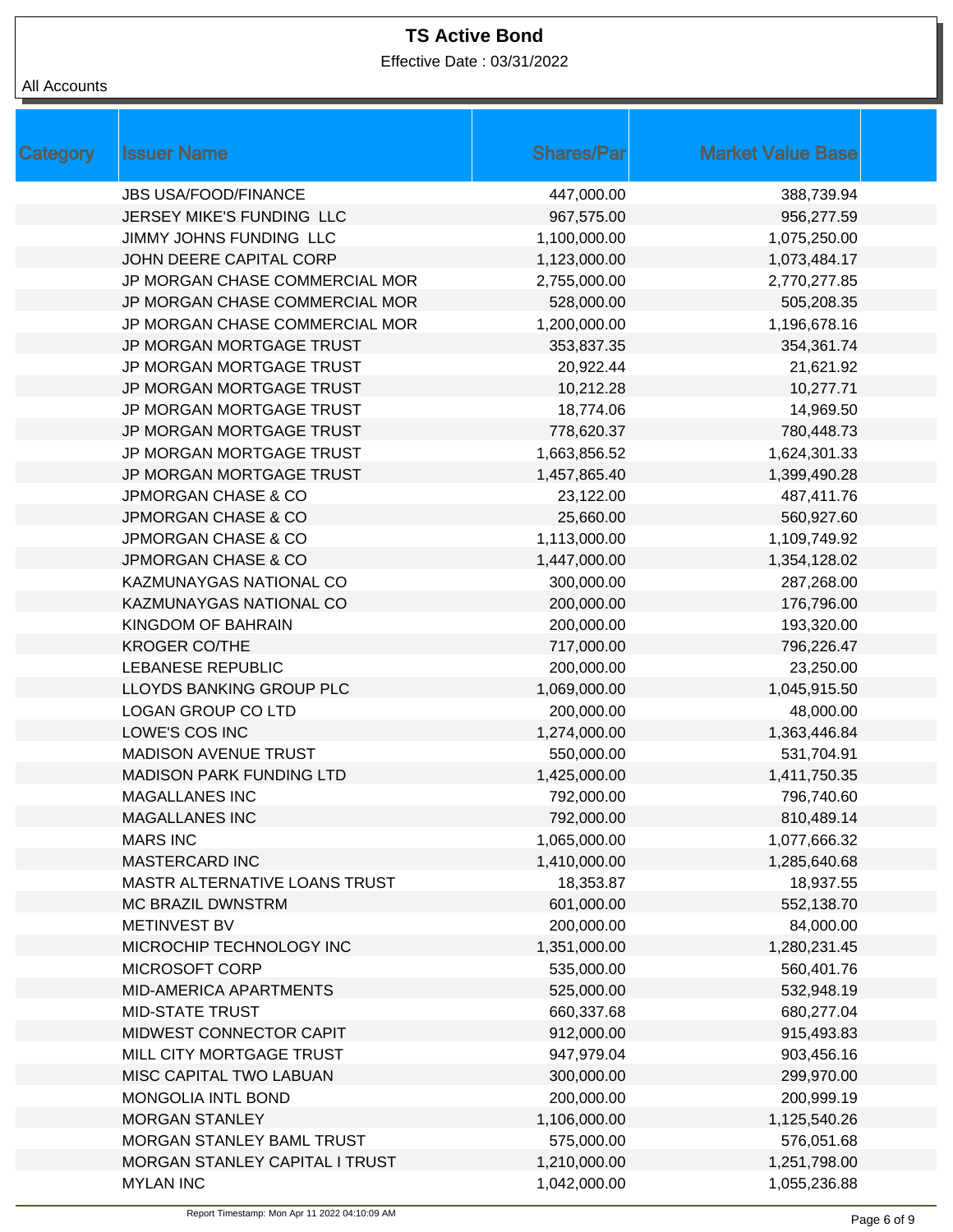Effective Date : 03/31/2022

| Category | <b>Issuer Name</b>                | <b>Shares/Par</b> | <b>Market Value Base</b> |
|----------|-----------------------------------|-------------------|--------------------------|
|          | NEIGHBORLY ISSUER LLC             | 1,191,000.00      | 1,117,728.49             |
|          | <b>NETFLIX INC</b>                | 1,587,000.00      | 1,686,187.50             |
|          | <b>NEW MOUNTAIN CLO 1 LTD</b>     | 1,400,000.00      | 1,387,352.40             |
|          | <b>NGPL PIPECO LLC</b>            | 1,059,000.00      | 1,329,310.15             |
|          | NORFOLK SOUTHERN CORP             | 923,000.00        | 1,040,286.83             |
|          | NORTHWESTERN MUTUAL LIFE          | 922,000.00        | 899,361.55               |
|          | <b>NPC UKRENERGO</b>              | 200,000.00        | 76,000.00                |
|          | NXP BV/NXP FUNDING LLC            | 987,000.00        | 1,048,244.17             |
|          | OFFICE CHERIFIEN DES PHO          | 200,000.00        | 202,750.00               |
|          | OFFICE CHERIFIEN DES PHO          | 200,000.00        | 166,000.00               |
|          | OHIO POWER COMPANY                | 1,281,000.00      | 1,060,911.07             |
|          | OMAN GOV INTERNTL BOND            | 200,000.00        | 205,255.60               |
|          | OMAN GOV INTERNTL BOND            | 200,000.00        | 195,762.40               |
|          | OMAN GOV INTERNTL BOND            | 200,000.00        | 208,458.00               |
|          | <b>ORACLE CORP</b>                | 444,000.00        | 385,517.95               |
|          | ORANGE LAKE TIMESHARE TRUST       | 70,084.71         | 70,057.97                |
|          | <b>PACIFIC GAS &amp; ELECTRIC</b> | 1,409,000.00      | 1,125,177.87             |
|          | <b>PACIFICORP</b>                 | 988,000.00        | 1,163,047.51             |
|          | PARAMOUNT GLOBAL                  | 512,000.00        | 533,547.21               |
|          | PERUSAHAAN LISTRIK NEGAR          | 200,000.00        | 192,836.00               |
|          | PETROLEOS DEL PERU SA             | 200,000.00        | 179,100.00               |
|          | PETROLEOS DEL PERU SA             | 200,000.00        | 167,640.00               |
|          | PETROLEOS MEXICANOS               | 375,000.00        | 336,097.50               |
|          | PETROLEOS MEXICANOS               | 203,000.00        | 192,850.00               |
|          | PETROLEOS MEXICANOS               | 250,000.00        | 203,225.00               |
|          | PETROLEOS MEXICANOS               | 201,000.00        | 175,623.75               |
|          | PETRONAS CAPITAL LTD              | 380,000.00        | 352,949.94               |
|          | PLANET FITNESS MASTER ISSUER L    | 1,125,000.00      | 1,070,643.38             |
|          | PNC CAPITAL TRUST C               | 1,497,000.00      | 1,399,831.65             |
|          | PROCTER & GAMBLE CO/THE           | 1,842,000.00      | 1,604,455.13             |
|          | PROSUS NV                         | 200,000.00        | 182,972.64               |
|          | PROVINCE OF SANTA FE              | 100,000.00        | 92,875.00                |
|          | PRUDENTIAL FINANCIAL INC          | 1,263,000.00      | 1,276,766.70             |
|          | PT PERTAMINA (PERSERO)            | 200,000.00        | 233,978.66               |
|          | PUBLIC STORAGE                    | 27,975.00         | 573,207.75               |
|          | <b>QATAR ENERGY</b>               | 400,000.00        | 363,940.80               |
|          | REDE D'OR FINANCE SARL            | 156,000.00        | 143,520.00               |
|          | REPUBLIC OF ANGOLA                | 275,000.00        | 279,812.50               |
|          | REPUBLIC OF ANGOLA                | 200,000.00        | 194,292.00               |
|          | REPUBLIC OF ARGENTINA             |                   |                          |
|          | REPUBLIC OF ARGENTINA             | 242,500.00        | 73,637.55                |
|          |                                   | 12,043.33         | 4,084.13                 |
|          | REPUBLIC OF BELARUS               | 200,000.00        | 30,000.00                |
|          | REPUBLIC OF CHILE                 | 933,000.00        | 769,669.02               |
|          | REPUBLIC OF CHILE                 | 368,000.00        | 324,896.16               |
|          | <b>REPUBLIC OF CHILE</b>          | 200,000.00        | 197,282.00               |
|          | REPUBLIC OF COLOMBIA              | 250,000.00        | 242,922.50               |
|          | REPUBLIC OF COLOMBIA              | 604,000.00        | 509,280.72               |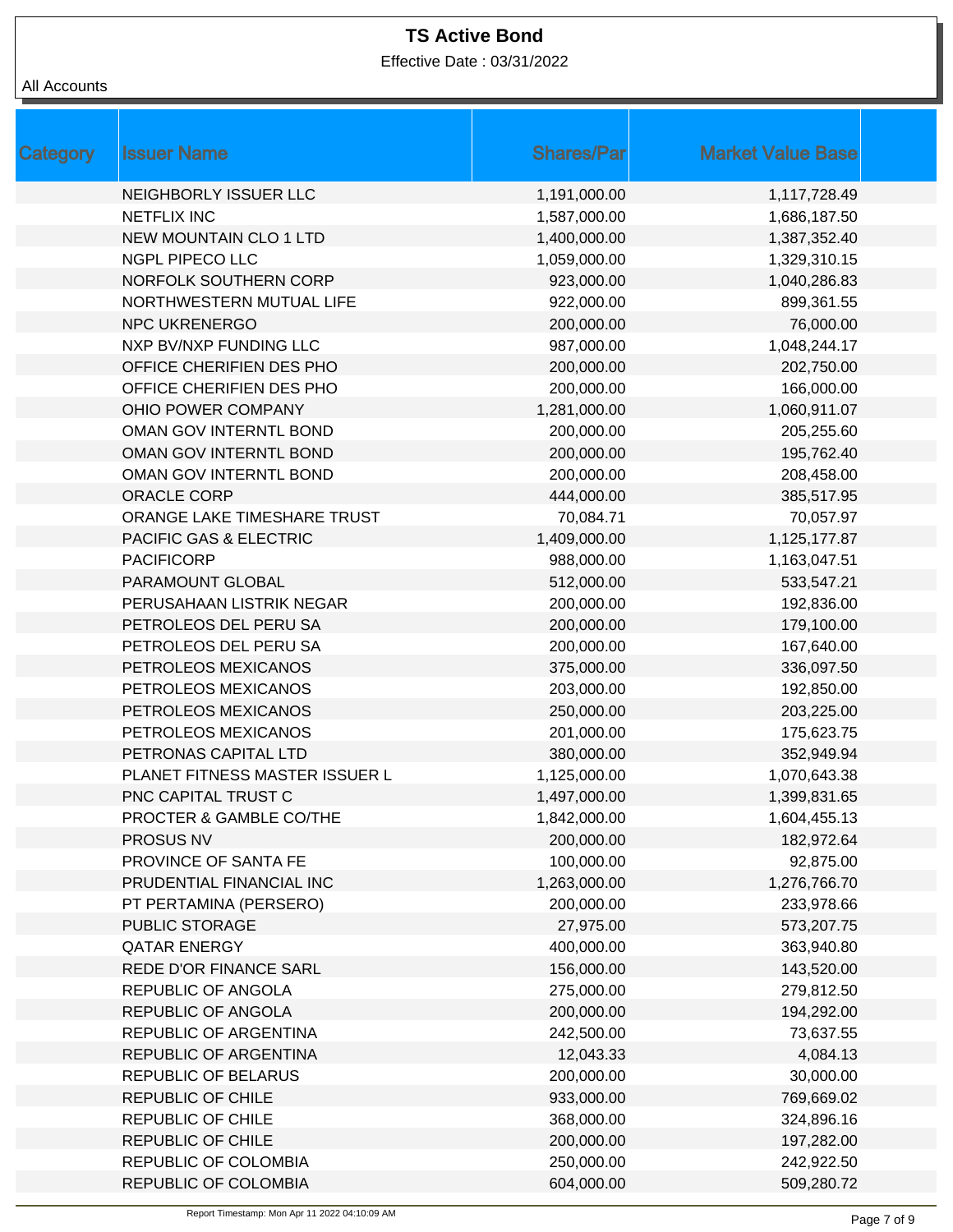Effective Date : 03/31/2022

| <b>Category</b> | <b>Issuer Name</b>             | <b>Shares/Par</b> | <b>Market Value Base</b> |
|-----------------|--------------------------------|-------------------|--------------------------|
|                 | <b>REPUBLIC OF COLOMBIA</b>    | 200,000.00        | 170,790.00               |
|                 | <b>REPUBLIC OF COLOMBIA</b>    | 375,000.00        | 313,275.00               |
|                 | <b>REPUBLIC OF ECUADOR</b>     | 631,050.00        | 526,933.06               |
|                 | <b>REPUBLIC OF ECUADOR</b>     | 372,885.00        | 243,870.52               |
|                 | <b>REPUBLIC OF ECUADOR</b>     | 102,150.00        | 58,226.52                |
|                 | REPUBLIC OF EL SALVADOR        | 100,000.00        | 46,810.00                |
|                 | REPUBLIC OF EL SALVADOR        | 25,000.00         | 13,842.50                |
|                 | REPUBLIC OF EL SALVADOR        | 100,000.00        | 49,001.00                |
|                 | REPUBLIC OF EL SALVADOR        | 75,000.00         | 36,000.75                |
|                 | <b>REPUBLIC OF GHANA</b>       | 585,000.00        | 423,540.00               |
|                 | <b>REPUBLIC OF GHANA</b>       | 200,000.00        | 139,100.00               |
|                 | <b>REPUBLIC OF GUATEMALA</b>   | 200,000.00        | 209,202.00               |
|                 | <b>REPUBLIC OF KENYA</b>       | 200,000.00        | 192,500.00               |
|                 | <b>REPUBLIC OF NIGERIA</b>     | 200,000.00        | 199,660.00               |
|                 | <b>REPUBLIC OF NIGERIA</b>     | 200,000.00        | 189,060.00               |
|                 | <b>REPUBLIC OF NIGERIA</b>     | 370,000.00        | 307,433.00               |
|                 | <b>REPUBLIC OF NIGERIA</b>     | 200,000.00        | 183,600.00               |
|                 | REPUBLIC OF PANAMA             | 948,000.00        | 911,160.72               |
|                 | <b>REPUBLIC OF PARAGUAY</b>    | 100,000.00        | 102,351.00               |
|                 | REPUBLIC OF PARAGUAY           | 216,000.00        | 191,160.00               |
|                 | REPUBLIC OF SOUTH AFRICA       | 200,000.00        | 174,500.00               |
|                 | REPUBLIC OF SRI LANKA          | 200,000.00        | 99,000.00                |
|                 | <b>REPUBLIC OF TURKEY</b>      | 350,000.00        | 247,940.00               |
|                 | <b>REPUBLIC OF TURKEY</b>      | 200,000.00        | 148,680.00               |
|                 | REPUBLIC OF UZBEKISTAN         | 360,000.00        | 310,500.00               |
|                 | RESIDENTIAL ASSET SECURITIZATI | 139,874.02        | 85,834.25                |
|                 | ROPER TECHNOLOGIES INC         | 1,152,000.00      | 1,110,542.09             |
|                 | SA GLOBAL SUKUK LTD            | 250,000.00        | 236,540.50               |
|                 | SABRA HEALTH CARE LP           | 800,000.00        | 819,323.97               |
|                 | SASOL FINANCING USA LLC        | 300,000.00        | 280,080.00               |
|                 | SEQUOIA MORTGAGE TRUST         | 158,060.88        | 158,066.22               |
|                 | SEQUOIA MORTGAGE TRUST         | 150,182.19        | 150,029.98               |
|                 | SEQUOIA MORTGAGE TRUST         | 738,246.70        | 721,208.04               |
|                 | SEQUOIA MORTGAGE TRUST         | 193,390.03        | 194,166.34               |
|                 | SEQUOIA MORTGAGE TRUST         | 1,575,496.51      | 1,452,002.79             |
|                 | SHERWIN-WILLIAMS CO/THE        | 914,000.00        | 967,522.58               |
|                 | SINOPEC GRP DEV 2018           | 200,000.00        | 166,132.06               |
|                 | <b>STARBUCKS CORP</b>          | 756,000.00        | 680,295.05               |
|                 | STILLWATER MINING CO           | 200,000.00        | 185,720.00               |
|                 | STORE CAPITAL CORP             | 406,000.00        | 416,900.26               |
|                 | STORE CAPITAL CORP             | 828,000.00        | 859,382.76               |
|                 | <b>SUZANO AUSTRIA GMBH</b>     | 200,000.00        | 204,920.00               |
|                 | <b>T-MOBILE USA INC</b>        | 1,325,000.00      | 1,330,248.27             |
|                 | TAL ADVANTAGE VII LLC          | 1,095,250.00      | 1,027,245.93             |
|                 | TOLL BROS FINANCE CORP         | 366,000.00        | 353,917.95               |
|                 | TORONTO-DOMINION BANK/THE      | 1,348,000.00      | 1,273,729.18             |
|                 | TOWD POINT MORTGAGE TRUST      | 1,000,000.00      | 980,476.10               |